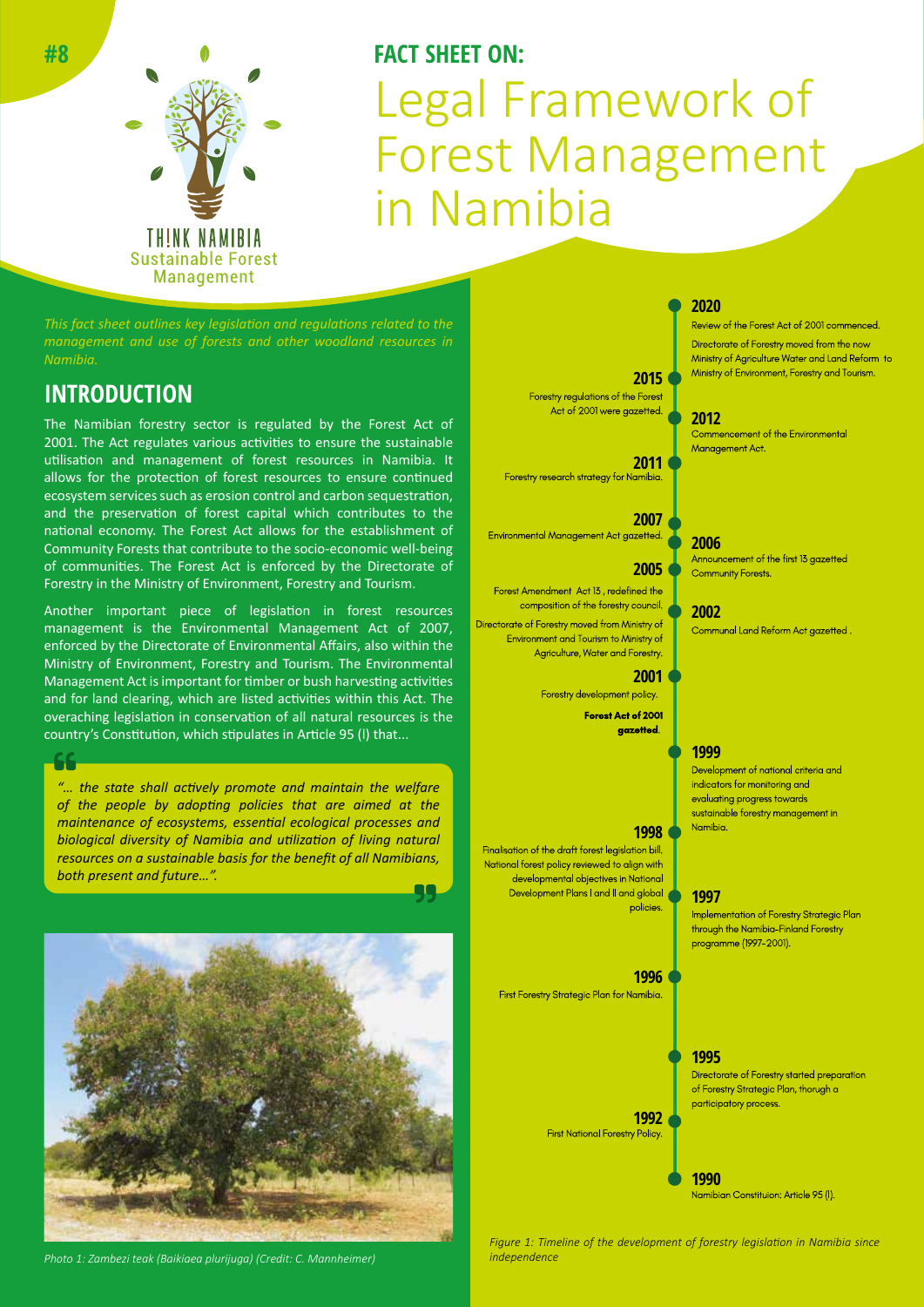### **THE IMPORTANCE OF A LEGAL FRAMEWORK IN FOREST MANAGEMENT**

A good legal framework is important in forest management as it supports good governance and ensures stakeholders' adherence to regulations. The Regulations under the Forest Act support forest management in several ways, including providing guidance and a stewardship duty to the Directorate of Forestry staff members and relevant stakeholders to ensure proper management and sustainable utilisation of forest resources.

### 1. Providing the legal framework for Community Forest establishment

The registration of Community Forests follows a 10-step process before it is officially declared a Community Forest.

### **MILESTONES ACTIONS**

| 1. Awareness<br>creation and<br>consultation                                                                          | Make the community aware of the<br>opportunities, rights, regulations and                                                                                                                                   |                  |  |
|-----------------------------------------------------------------------------------------------------------------------|-------------------------------------------------------------------------------------------------------------------------------------------------------------------------------------------------------------|------------------|--|
| 2. Registration<br>of interest and<br>initiation                                                                      | possible benefits of a CF.<br>A letter of interest endorsed by the<br>TA is submitted to DoF.                                                                                                               | itiation Phase   |  |
| 3. Community<br>organisation                                                                                          | A FMC is setup, as a prerequisite<br>to signing the agreement for CF<br>declaration.                                                                                                                        |                  |  |
| 4. Land use<br>and resource<br>mapping                                                                                | Zonation of the proposed area and<br>identification of potential land uses.<br>Community members and DoF staff<br>member must be involved in this<br>process.                                               | Applicaion and   |  |
| 5. Demarcation<br>and approval of<br>boundaries                                                                       | Identification of villages within the<br>proposed area and ensure that the<br>boundaries are understood by all.<br>The boundaries must be approved by<br>the TA.                                            | Ć                |  |
| 6. Socio-<br>economic survey<br>and needs<br>assessment                                                               | Compile information for<br>management planning and for<br>stakeholders to analyse threats and<br>opportunities for the CF.                                                                                  | eclaration Phase |  |
| 7. Development<br>of provisional<br>management<br>plan                                                                | Zonation for the CF for different<br>management purposes. Provisional<br>management plan must be<br>simple and developed through a<br>participatory process.                                                |                  |  |
| 8. Develop<br>benefit and cost-<br>sharing                                                                            | Development of fair benefit-sharing<br>arrangements.                                                                                                                                                        |                  |  |
| 9. Draft CF<br>agreement                                                                                              | Draft CF agreement between<br>the FMC and the Minister of<br>Environment, Forestry and<br>Tourism, as a legal requirement for<br>declaration. Involvement of the TA<br>and regional authority is important. |                  |  |
| 10. Apply for CF<br>declaration                                                                                       | Dependent on completion of<br>previous steps, considered a<br>formality in line with the Forest Act.                                                                                                        |                  |  |
| CF=Community Forest; DoF=Directorate of Forestry;<br><b>FMC=Forest Management Committee: TA=Traditional Authority</b> |                                                                                                                                                                                                             |                  |  |

2. Permits and conditions for forest resources utilisation

The Act makes provision for the setting of regulations and conditions to ensure that forestry related activities are controlled through various permits. The forest regulations also make provision for the marking of indigenous timber that is imported or harvested locally. Permits are also required for grazing animals, construction of roads or buildings, and mining in a forest reserve or protected area.

*Table 1: Summary of different permit types*

| <b>Type of permit</b>   | <b>Description</b>                                                                                                                      | <b>Validity of permit</b>                                       |
|-------------------------|-----------------------------------------------------------------------------------------------------------------------------------------|-----------------------------------------------------------------|
| Harvesting permit       | For any tree<br>cutting for timber<br>or charcoal, or<br>for other forest<br>produce in an area,<br>granted after a site<br>inspection. | 3 months                                                        |
| <b>Transport permit</b> | For the transporting<br>of any wood or<br>wood products such<br>as droppers, planks,<br>charcoal, and<br>firewood.                      | 7 days                                                          |
| <b>Export permit</b>    | For the exporting of<br>any wood or wood<br>products outside<br>Namibia.                                                                | 7 days                                                          |
| Marketing permit        | For the sale of wood<br>products locally or<br>exported.                                                                                | 3 months in<br>commercial areas<br>1 month in<br>communal areas |

Different types of permits are required for different activities; there is no "umbrella" permit that covers several activities. The harvesting permit is usually the first of the permits to be obtained, followed by the others. The application process differs slightly for private land owners, communal land owners, or Community Forests.



DoF=Directorate of Forestry; TA=Traditional Authority

*Figure 2: Ten-step process to Community Forest declaration* 

*Figure 3: Application process for obtaining a harvesting permit*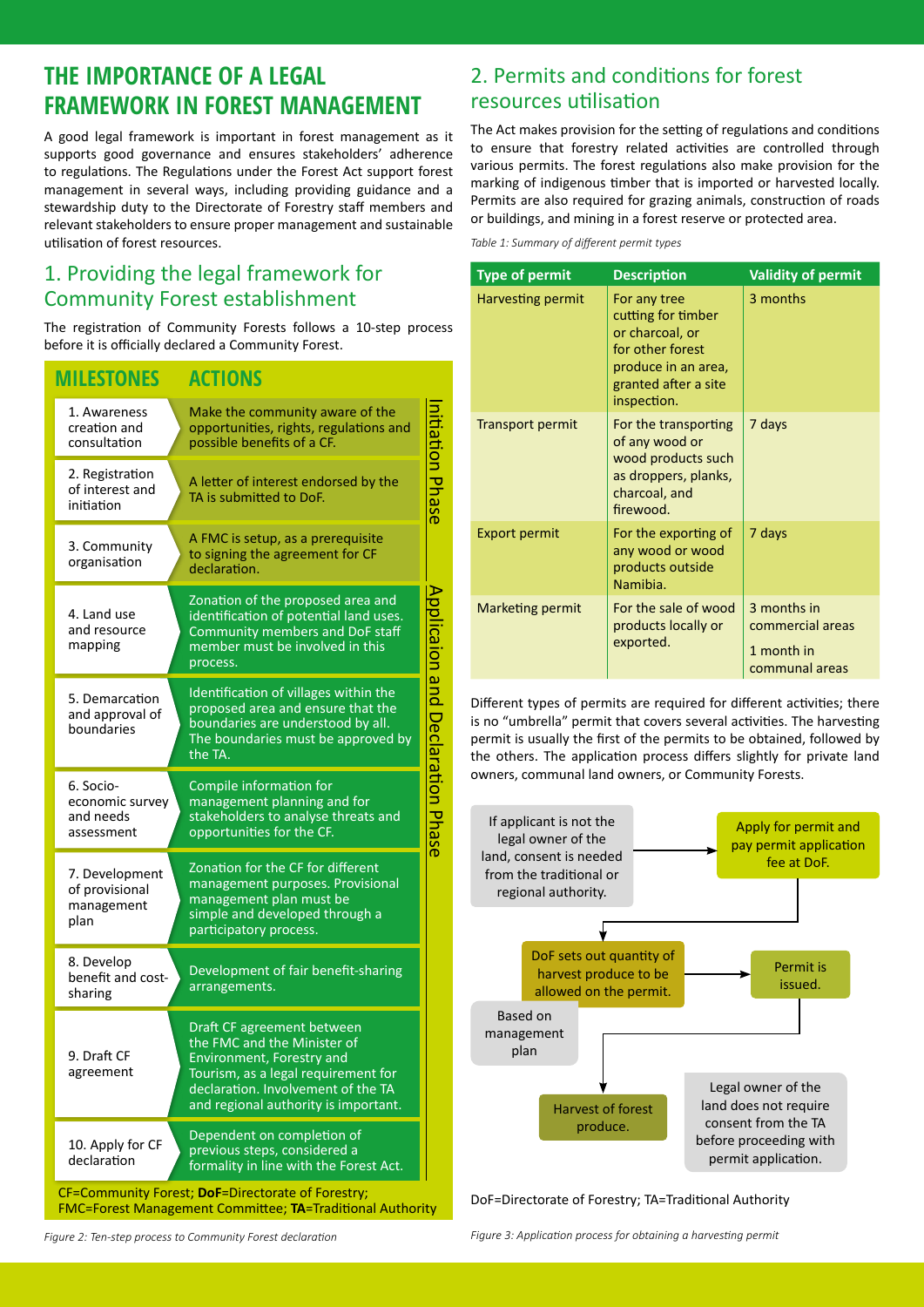In some instances, such as bush harvesting within the charcoal industry, an Environmental Clearance Certificate is required from the Department of Environmental Affairs, especially for large scale harvesting and thinning activities.



DoF=Directorate of Forestry; DEA=Directorate of Environmental Affairs; EMP=Environmental Management Plan

*Figure 4: Requirements for a harvesting permit and an Environmental Clearance Certificate (SAIEA, 2016)*

### 3. Law enforcement and penalties

Forestry officers have the authority to enforce regulations concerning the use of forest resources and products. Those in contravention of the forestry regulations are liable to a fine or jail term based on the offence. Offences range from illegal harvesting to non-adherence to permit conditions.

**Illegal harvesting** can be defined as the collection of forest produce without a permit, or exceeding the quantities indicated on an issued permit; it is one of the most common violations in the forested areas.

*Table 2: Offences and penalties as per the forestry regulations (DoF, n.d.)*

| <b>Offence</b>                                                                                                     | <b>Penalty</b>                                                                                             |
|--------------------------------------------------------------------------------------------------------------------|------------------------------------------------------------------------------------------------------------|
| The removal or destruction of a boundary                                                                           | N\$ 8,000 or 2-year                                                                                        |
| marker placed by a forestry officer.                                                                               | jail term                                                                                                  |
| The possession of unlicensed forest<br>products, where such products require a<br>licence.                         | N\$ 8,000 or 2-year<br>jail term                                                                           |
| Tampering with signs placed on forest                                                                              | N\$ 8,000 or 2-year                                                                                        |
| products by a forestry officer.                                                                                    | jail term                                                                                                  |
| Obstruction of a forestry officer in the                                                                           | N\$ 8,000 or 2- year                                                                                       |
| course of his duties.                                                                                              | jail term                                                                                                  |
| Bribing or attempting to bribe a forestry<br>officer; or, in the case of a forestry officer,<br>receiving a bribe. | N\$ 8,000 or 2- year<br>jail term                                                                          |
| Starting a fire and letting it spread to a                                                                         | N\$ 4,000 or 1-year                                                                                        |
| protected forest area.                                                                                             | jail term                                                                                                  |
| Refusing to assist in putting out a fire when                                                                      | N\$ 2,000 or                                                                                               |
| requested to do so.                                                                                                | 6-month jail term                                                                                          |
| Providing false information during the                                                                             | N\$ 12,000 or 3-year                                                                                       |
| licence application.                                                                                               | jail term                                                                                                  |
| Destroying a beehive or removing honey,                                                                            | N\$ 500 or 3-month                                                                                         |
| bees, or other honey-producing organisms.                                                                          | jail term                                                                                                  |
| Disobeying regulations made by the<br>Minister to enforce the Act.                                                 | Penalty to be<br>decided by the<br>Minister, but should<br>not exceed N\$<br>2,000 or 3-month<br>jail term |

Violators of regulations may lose their licences and forfeit any forest produce they have collected and the tools that were used in its collection.

Anyone who witnesses any violations should do one or more of the following:



Contact the nearest Directorate of Forestry office or police station.



Collect evidence, preferably photos or videos.



Speak to the offenders and ask them to stop, without endangering one's own safety.